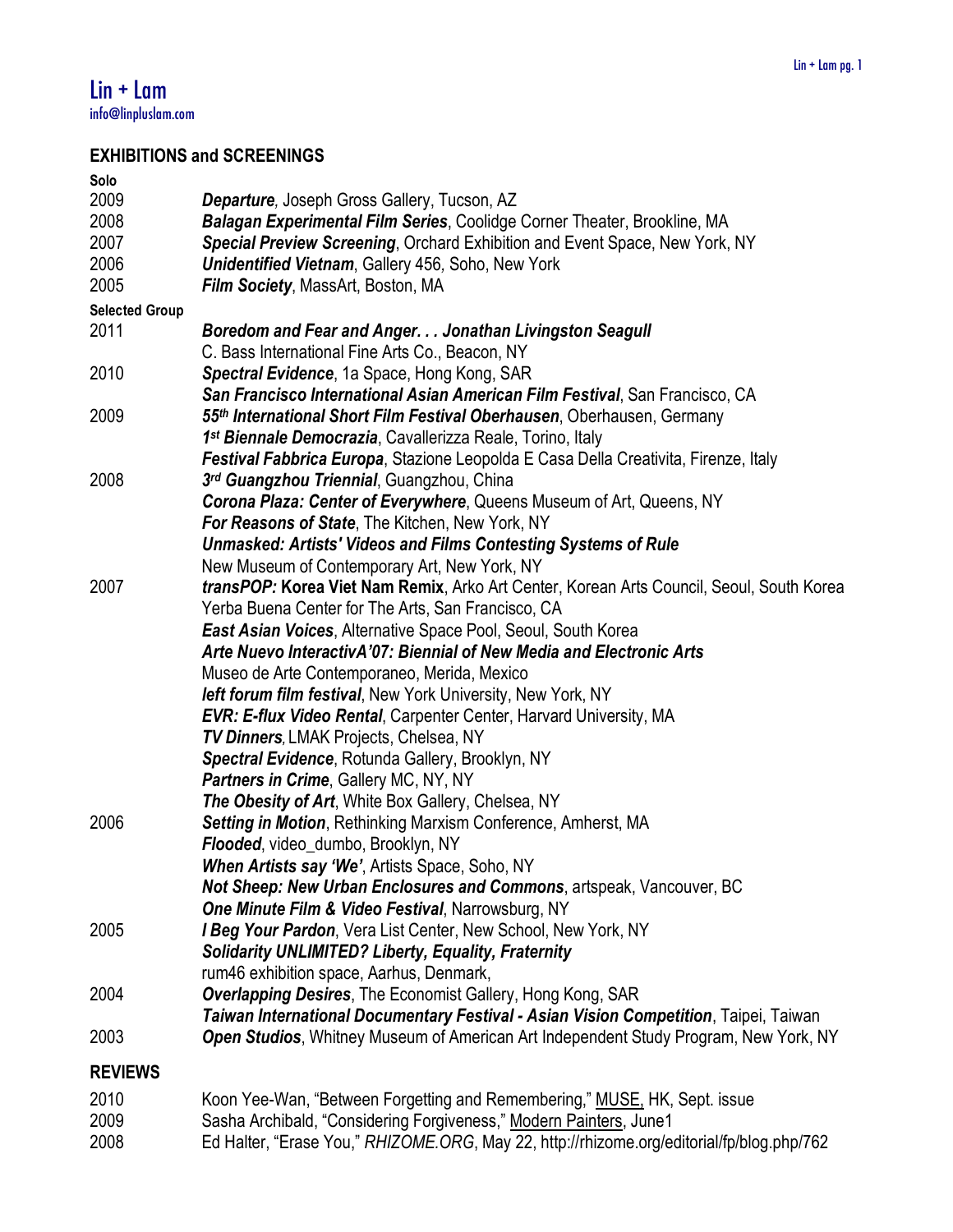Jan Van Woensel, "For Reasons of State", *Whitehot Magazine,* May http://whitehotmagazine.com/whitehot\_articles.cfm?id=1291 Hyun-joo Kim, "transPOP: Korea Vietnam Remix," *Art In Asia Magazine*, March – April 2008 Priscilla Aviles, "Pimp My Plaza," *Younabe.com*, Aug. 15, 2008 http://www.yournabe.com/articles/2008/08/16/queens/queenspimpmyplaz08152008.txt 2007 Holland Cotter, "Art in Review," *The New York Times*, Friday, February 23, E35 Lori Cole, "Critics' Picks: Spectral Evidence," ARTFORUM.COM, February Steven Lam, "Spectral Evidence," *Octopus Journal*, vol. 3, fall

### **PUBLICATIONS/BIBLIOGRAPHY**

| 2011 | Chung, Una . "Life of the Present: Passing Through Lin+Lam's Unidentified Vietnam"          |
|------|---------------------------------------------------------------------------------------------|
|      | Beyond Biopolitics, edited by Patricia Clough and Craig Willse, Duke University Press       |
|      | Sickler, Erin. "Pardon this Brief Commercial Interruption: Change," Art 21: Blog            |
|      | http://blog.art21.org/2010/06/03/pardon-this-brief-commercial-interruption-change/          |
| 2009 | Lin + Lam. "Dark Meat or White Meat?" Considering Forgiveness, edited by                    |
|      | Aleksandra Wagner with Carin Kuoni, Vera List Center Press, The New School, NY, NY          |
| 2007 | Chung, Una . "What. Comes. After" Art Journal, Winter, vol. 66, No. 4, CAA                  |
|      | Lin + Lam. "This is Not Me" Rethinking Marxism, Fall, Routledge Press                       |
|      | Lin + Lam. "This is Not Fair" Solidarity UNLIMITED? Liberty, Equality, Fraternity           |
|      | edited by Lise Skoul, rum46 journal publication, Aarhus, Denmark                            |
| 2006 | Lin + Lam interview by Ayreen Anastas, artwurl.org, online magazine, Fall/Winter issue 2006 |
| 2005 | Lin + Lam. Even The Trees Would Leave photo and text artist project, Cabinet Magazine, #17  |
| 2004 | <b>Overlapping Desires</b> Exhibition catalogue, Hong Kong, SAR                             |
|      |                                                                                             |

#### **LECTURES**

| 2011 | Panelist. Institutions and their Feminist Discontents, Feminist Art Project                         |
|------|-----------------------------------------------------------------------------------------------------|
|      | CAA Conference, Museum of Art and Design, NY, NY                                                    |
| 2010 | <b>Curating and Risk: An International Symposium,</b>                                               |
|      | Moore College of Art & Design, Philadelphia, PA                                                     |
|      | It Happened Tomorrow: Probabilities, Predictions and Prophecies                                     |
|      | The New School University, NY, NY                                                                   |
|      | The Absence of Ruins, Jockey Club Creative Arts Center, Hong Kong, SAR                              |
|      | Visiting Artists Lecture Series, School of Art, Media, and Technology,                              |
|      | Parsons the New School for Design, New York, NY                                                     |
| 2009 | Transculturations: Cultural Hybridity in American Art                                               |
|      | Yerba Buena Center For The Arts, San Franscico, CA                                                  |
|      | Stateless, Basekamp, Philadelphia, PA                                                               |
|      | transPOP: Korea Vietnam Remix Symposium, University of California Berkeley, Berkeley, CA            |
|      | Visiting Artist Lecture, University of California - Davis, Davis, CA                                |
|      | Visiting Artist Lecture, South Illinois University of Carbondale, Carbondale, IL                    |
| 2008 | <b>Voices, Gallery 400 lecture series, University of Illinois, Chicago, IL</b>                      |
|      | See Something, Say Something: Strategies of Counter-Surveillance, panel discussion,                 |
|      | The Kitchen, New York, NY                                                                           |
|      | <b>Re-Archive: instituting an imaginary, GLBT Archives, Libraries, Museums, and Special</b>         |
|      | Collections (ALMS) Conference, Center for Lesbian and Gay Studies, Graduate Center,                 |
|      | City University of New York, New York, NY                                                           |
|      | <b>Visiting Artist Lecture</b> , Department of Visual and Environmental Studies, Harvard University |